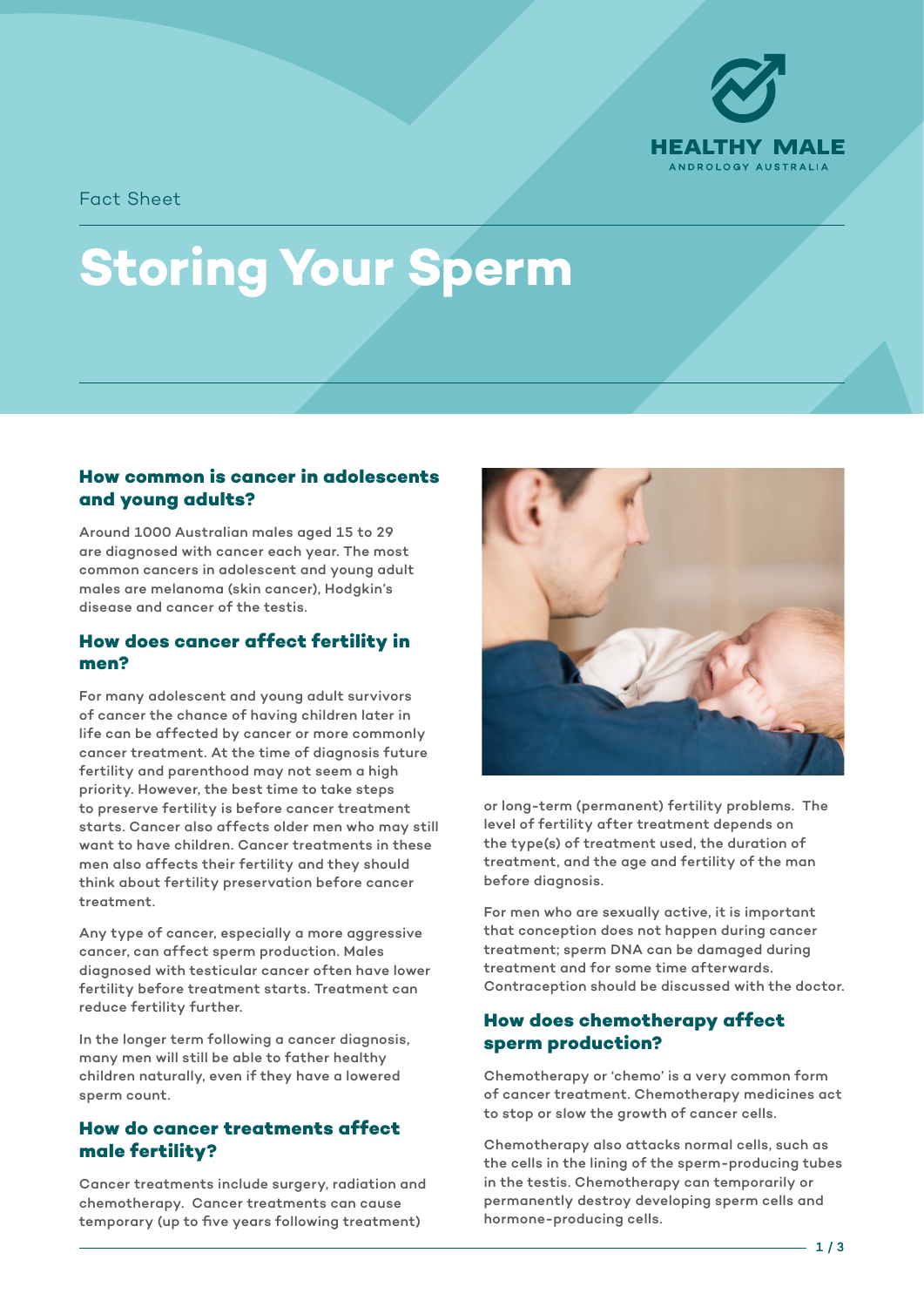#### **How does radiotherapy affect sperm production?**

Radiation treatment or 'radiotherapy' uses high energy X-rays to kill cancer cells in a specific area while limiting damage to normal cells. Radiotherapy for testicular or other cancers near the testes can damage the testis, leaving permanent problems with sperm production.

Radiotherapy to the whole body (used before a bone marrow transplant) and radiation to the brain can also lower male fertility by affecting the glands that make hormones that act on the reproductive system.

As radiation to the testes can cause genetic damage in the early development stages of sperm (germ cells), it is best to avoid attempting a pregnancy for six to 12 months (depending on the type of treatment) after radiotherapy.

# **How does surgery affect fertility?**

Fertility can be affected when a man has a testis surgically removed (orchidectomy) to treat testicular cancer. Cancer in a single testis may not affect the chance of having children if the remaining testis continues to make testosterone (male sex hormone) and sperm. Surgery within the pelvic region (such as for bladder or colon cancer) can sometimes damage nerves in the region leading to erection and/or ejaculation problems.

#### **What is fertility preservation for males with cancer?**

If you are diagnosed with cancer as an adolescent or young adult, it is important to consider your fertility, as you may wish to have children in the future. If you are an older man with a cancer diagnosis, you may also want the option of having children in the future. Your fertility can be preserved before treatment for cancer begins, so it is important to know about the risks and options soon after cancer is diagnosed. Many health professionals are able to help and support you when making decisions about preserving fertility. The main option for preserving fertility is semen or sperm storage (sperm banking) before cancer treatment starts.

# **Why is sperm storage important?**

All men with hopes for future fertility, who are going to have chemotherapy or radiotherapy should speak to their doctors about their fertility before treatment begins. It is highly recommended that semen samples are produced (through masturbation), if possible, for sperm storage (also known as sperm banking) before chemotherapy or radiotherapy.

Semen can be frozen and stored long-term for future use. If a man wants to father a child at a later stage, the frozen semen is thawed and used in fertility treatments such as IVF (in vitro fertilisation). Modern treatments can be successful with just a few moving sperm.

### **When should sperm be stored?**

It is recommended that sperm are collected before treatment begins but if that is not possible, in some cases sperm can be collected within certain periods during treatment. You should talk to your doctor about this.

#### **Where can sperm be stored?**

Specialist centres providing IVF and other assisted reproductive technology often have sperm storage facilities. Sperm are frozen and kept in liquid nitrogen (-196˚C) for long-term storage.

## **What other options may be available to store sperm?**

Some males are not able to produce a semen sample by masturbation because they feel so unwell or anxious, or are unable to get an erection or ejaculate for various reasons. In some cases, tissue samples containing sperm can be taken from a small piece of testicular tissue (biopsy). If sperm are found, the sample is frozen and stored for later use.

#### **Are there problems with children born to males after cancer?**

There are no known risks to children born using frozen sperm collected from males before cancer treatment. If your sperm are collected during treatment, it is important to speak to a genetic counsellor about any possible risks to children conceived from those sperm.

#### **How is frozen sperm used later for fertility?**

Stored sperm is thawed and can be used in either of the following ways to achieve a pregnancy, depending on the amount and quality of the sperm:

- artificial insemination/intrauterine insemination (IUI): semen is transferred into the uterus via the vagina with a small tube
- IVF: the woman is given hormones so her ovaries release several eggs. The eggs are removed in a small operation, fertilized with the sperm in a laboratory and then placed into the woman's uterus.